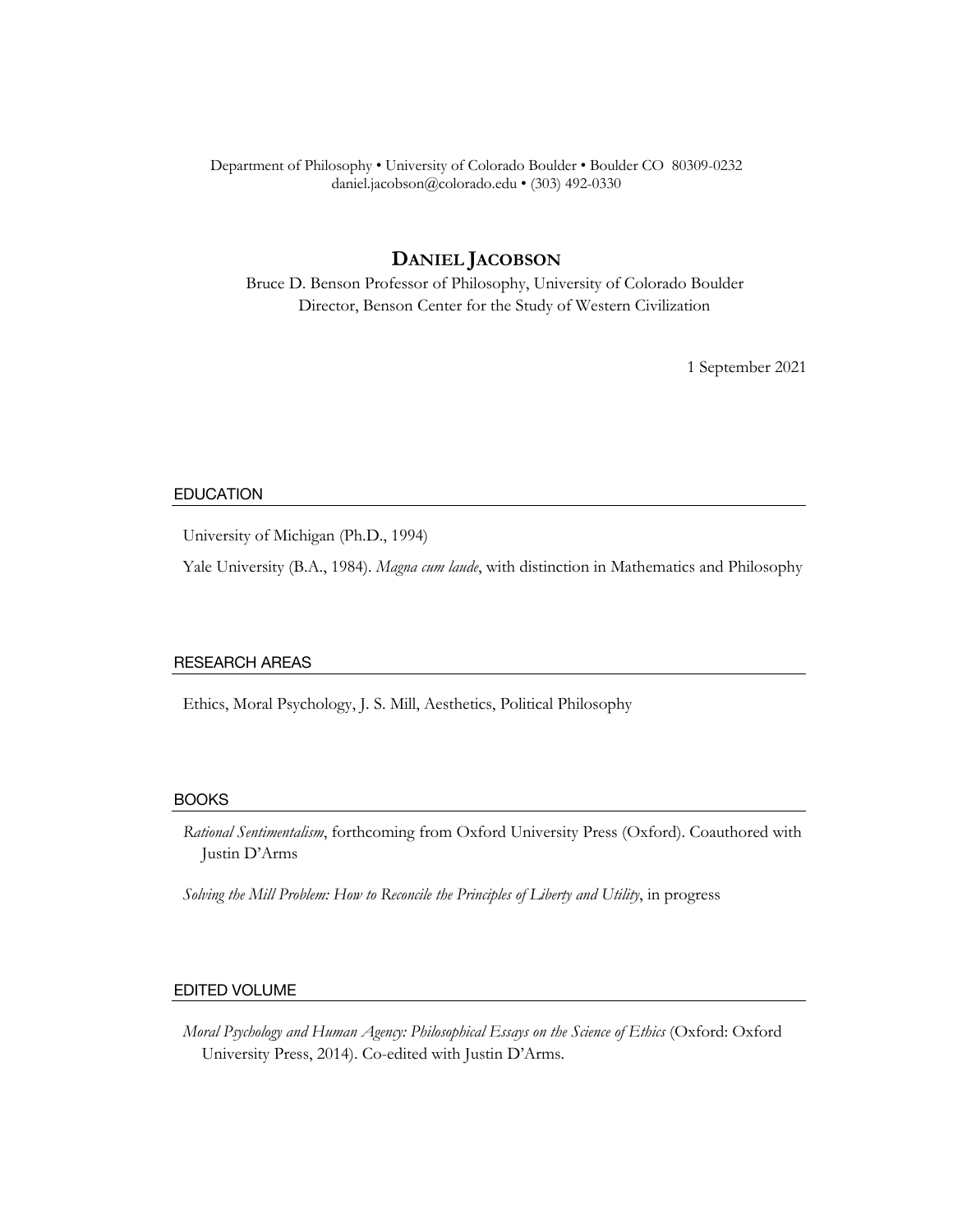- 1. "Expressivism, Morality, and the Emotions," *Ethics* 104 (1994): 739-63. Coauthored with Justin D'Arms.
- 2. "Freedom of Speech Acts? A Response to Langton," *Philosophy & Public Affairs* 24 (1995): 64-79.
- 3. "Sir Philip Sidney's Dilemma: On the Ethical Function of Narrative Art," *The Journal of Aesthetics and Art Criticism* 54 (1996): 327-36. Reprinted in *Literature Criticism from 1400 to 1800*, ed. James P. Draper (Chicago: Cengage, 2011). Translated into French and reprinted in *Art et éthique: Perspectives anglo-saxonnes*, ed. and trans. Carole Talon-Hugon (Paris: Quadrige, 2011). Awarded 1995 John Fisher Memorial Prize, American Society for Aesthetics.
- 4. "In Praise of Immoral Art," *Philosophical Topics* 25 (1997): 155-99. Translated into Serbian and reprinted in *Etica Kritika Umetnosti*, ed. and trans. Aleksandra Kostic and Goran Bojovic (Beograd: Fedon, 2012). Translated into Japanese and reprinted in *Bunseki Bigaku Kihon Ronbunshu* (Essays on Analytic Aesthetics), trans. Ryu Murakami, ed. Kiyokazu Nishimura (Tokyo: Keiso Shobo, 2014).
- 5. "The Moralistic Fallacy: On the 'Appropriateness' of Emotions," *Philosophy and Phenomenological Research* 61 (2000): 65-90. Coauthored with Justin D'Arms.
- 6. "Sentiment and Value," *Ethics* 110 (2000): 722-48. Coauthored with Justin D'Arms.
- 7. "Mill on Liberty, Speech, and the Free Society," *Philosophy & Public Affairs* 29 (2000): 276-309.
- 8. "Speech and Action: Replies to Hornsby and Langton," *Legal Theory* 7 (2001): 179-201.
- 9. "An Unsolved Problem for Slote's Agent-Based Virtue Ethics," *Philosophical Studies* 111 (2002): 53-67.
- 10. "The Significance of Recalcitrant Emotions (or, Anti-Quasijudgmentalism)," *Philosophy* 52 (2003): 127-45. Reprinted in *Philosophy and the Emotions*, ed. Anthony Hatzimoysis (Cambridge: Cambridge University Press, 2003). Coauthored with Justin D'Arms.
- 11. "J. S. Mill and the Diversity of Utilitarianism," *Philosophers' Imprint* 3 (2003). <http://www.philosophersimprint.org/003002/>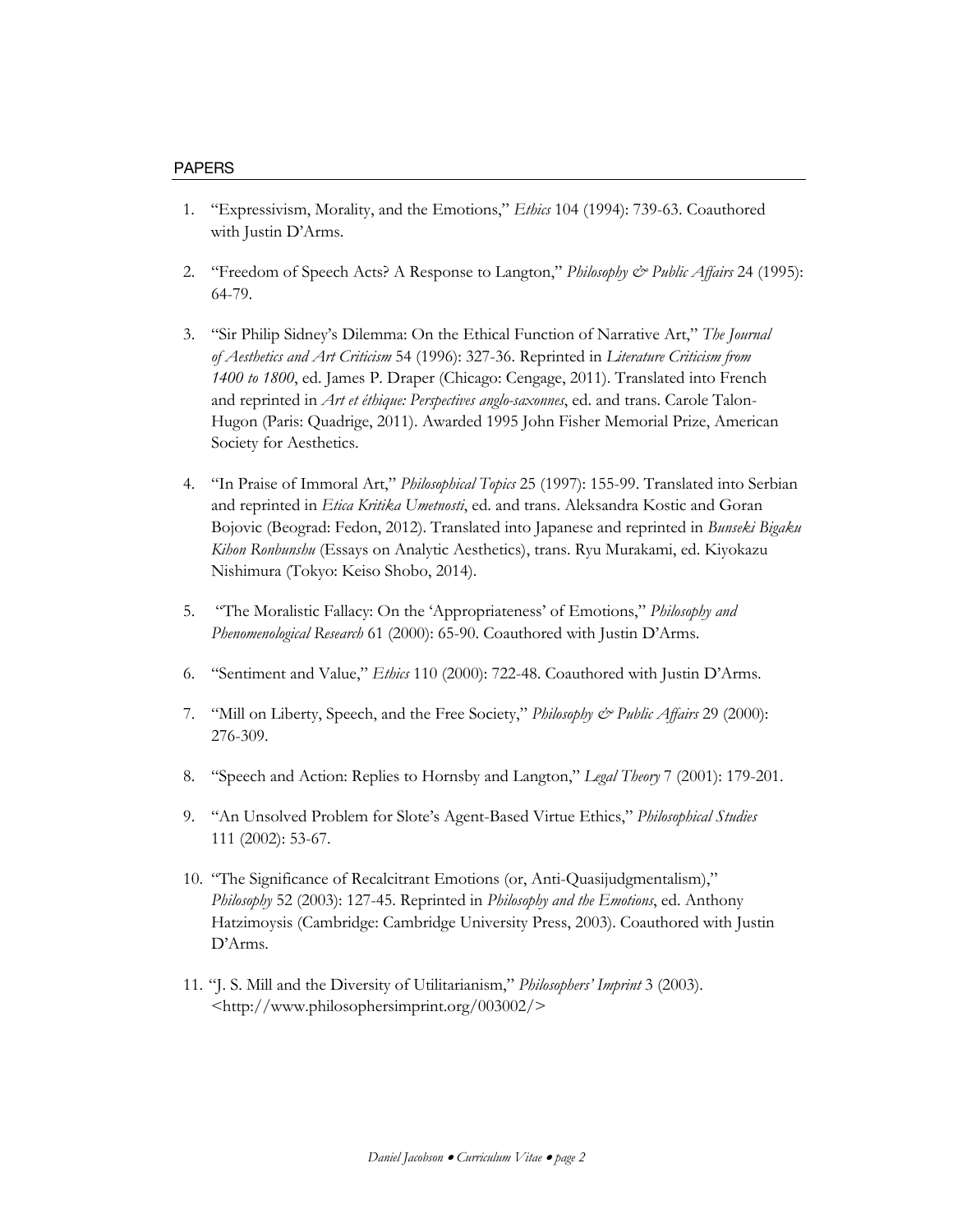- 12. "The Academic Betrayal of Free Speech," *Social Philosophy & Policy* 21 (2004): 48-80. Reprinted in *Freedom of Speech*, eds. Ellen Frankel Paul, Jeffrey Paul, and Fred D. Miller, Jr. (Cambridge: Cambridge University Press, 2004).
- 13. "Ethical Criticism and the Vice of Moderation," in *Contemporary Debates in Aesthetics and the Philosophy of Art*, ed. Matthew Kieran (London: Blackwell, 2005).
- 14. "Seeing by Feeling: Virtues, Skills, and Moral Perception," *Ethical Theory and Moral Practice* 8 (2005): 387-409. Reprinted in *Ethical Theory and Moral Practice*, Virtual Issue 1: "Virtues, Skills, and Moral Expertise." <http://www.springer.com/social+sciences/applied+ethics/journal/10677>
- 15. "Sensibility Theory and Projectivism," in *The Oxford Handbook of Ethical Theory*, ed. David Copp (Oxford: Oxford University Press, 2006). Coauthored with Justin D'Arms.
- 16. "Anthropocentric Constraints on Human Value," *Oxford Studies in Metaethics* 1 (2006): 99-126. Coauthored with Justin D'Arms.
- 17. "Why Freedom of Speech Includes Hate Speech," in *New Waves in Applied Ethics*, eds. Jesper Ryberg, Thomas Petersen, and Clark Wolf (Palgrave Macmillan, 2007).
- 18. "Does Social Intuitionism Flatter Morality or Challenge It?" in *Moral Psychology Vol. 2: The Cognitive Science of Morality: Intuition and Diversity*, ed. Walter Sinnott-Armstrong (Cambridge, Mass.: MIT Press, 2008).
- 19. "Utilitarianism Without Consequentialism: The Case of John Stuart Mill," *The Philosophical Review* 117 (2008): 159-191. Chosen by *The Philosopher's Annual* (2009) as one of the ten best articles published in philosophy in 2008.
- 20. "Regret and Irrational Action," in *Reasons for Action*, eds. David Sobel and Steven Wall (Cambridge: Cambridge University Press, 2009). Coauthored with Justin D'Arms.
- 21. Demystifying Sensibilities: Sentimental Values and the Instability of Affect," in *The Oxford Handbook of Philosophy of Emotion*, ed. Peter Goldie (Oxford: Oxford University Press, 2010). Coauthored with Justin D'Arms.
- 22. "Moral Dumbfounding and Moral Stupefaction," *Oxford Studies in Normative Ethics* 2 (2012): 289-315.
- 23. "Regret, Agency, and Error," *Oxford Studies in Agency and Responsibility* 1 (Oxford: Oxford University Press, 2013).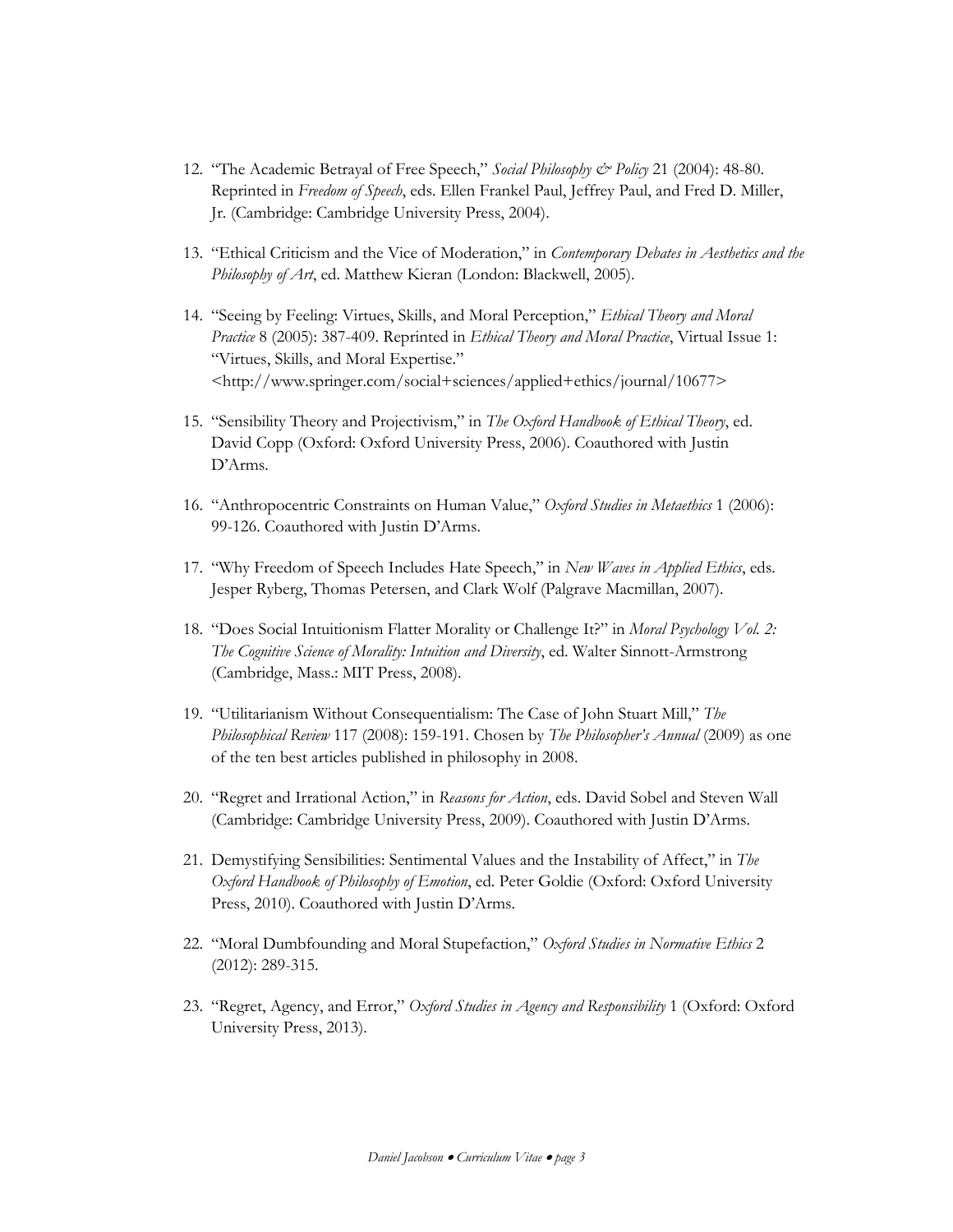- 24. "Wrong Kinds of Reason and the Opacity of Normative Force," in *Oxford Studies in Metaethics* 9 (2014): 215-244. Coauthored with Justin D'Arms.
- 25. "Sentimentalism and Scientism," in *Moral Psychology and Human Agency*, eds. Justin D'Arms and Daniel Jacobson (Oxford: Oxford University Press, 2014). Coauthored with Justin D'Arms.
- 26. "Mill on Freedom of Speech," in *A Companion to Mill*, eds. Christopher Macleod and Dale Miller (Oxford: Wiley-Blackwell, 2017).
- 27. "Whither Sentimentalism? On Fear, the Fearsome, and the Dangerous," in *Ethical Sentimentalism*, eds. Remy Debes and Karsten Stueber (Cambridge: Cambridge University Press, 2017).
- 28. "A Defense of Mill's Argument for the 'Practical Inseparability' of the Liberties of Conscience (and the Absolutism it Entails)," *Social Philosophy & Policy* 37 (2020): 9-30.
- 29. "The Motivational Theory of Guilt (and its Implications for Responsibility)," forthcoming in *Self-Blame and Responsibility*, ed. Andreas Carlsson (Cambridge: Cambridge University Press, 2021). Coauthored with Justin D'Arms.
- 30. "Immoralism and Contextualism," forthcoming in *The Oxford Handbook of Ethics and Aesthetics*, ed. James Harold (Oxford: Oxford University Press).
- 31. "Emotion Versus Reason: How the Emotions Complicate and Compromise Human Agency," forthcoming in *Oxford Studies in Agency and Responsibility*. Coauthored with Justin D'Arms.
- 32. "Mill Does Not Have a Harm Principle," under submission.
- 33. "Sentimentalism and Response-Dependent Theories of Value," in preparation for *The Oxford Handbook of Ethical Theory*, 2nd ed, Vol. 2 (Metaethics), eds. David Copp and Connie Rosati (Oxford: Oxford University Press).

# REVIEWS, ENCYCLOPEDIA ENTRIES, AND OTHER PUBLICATIONS

- 1. "Philip Sidney," in *Encyclopedia of Aesthetics*, ed. Michael Kelly (New York: Oxford University Press, 1998). Updated and reprinted in *Encyclopedia of Aesthetics*, 2nd ed., 2013.
- 2. Review of Colin McGinn, *Ethics, Evil, and Fiction*. *The Philosophical Quarterly* 49 (1999).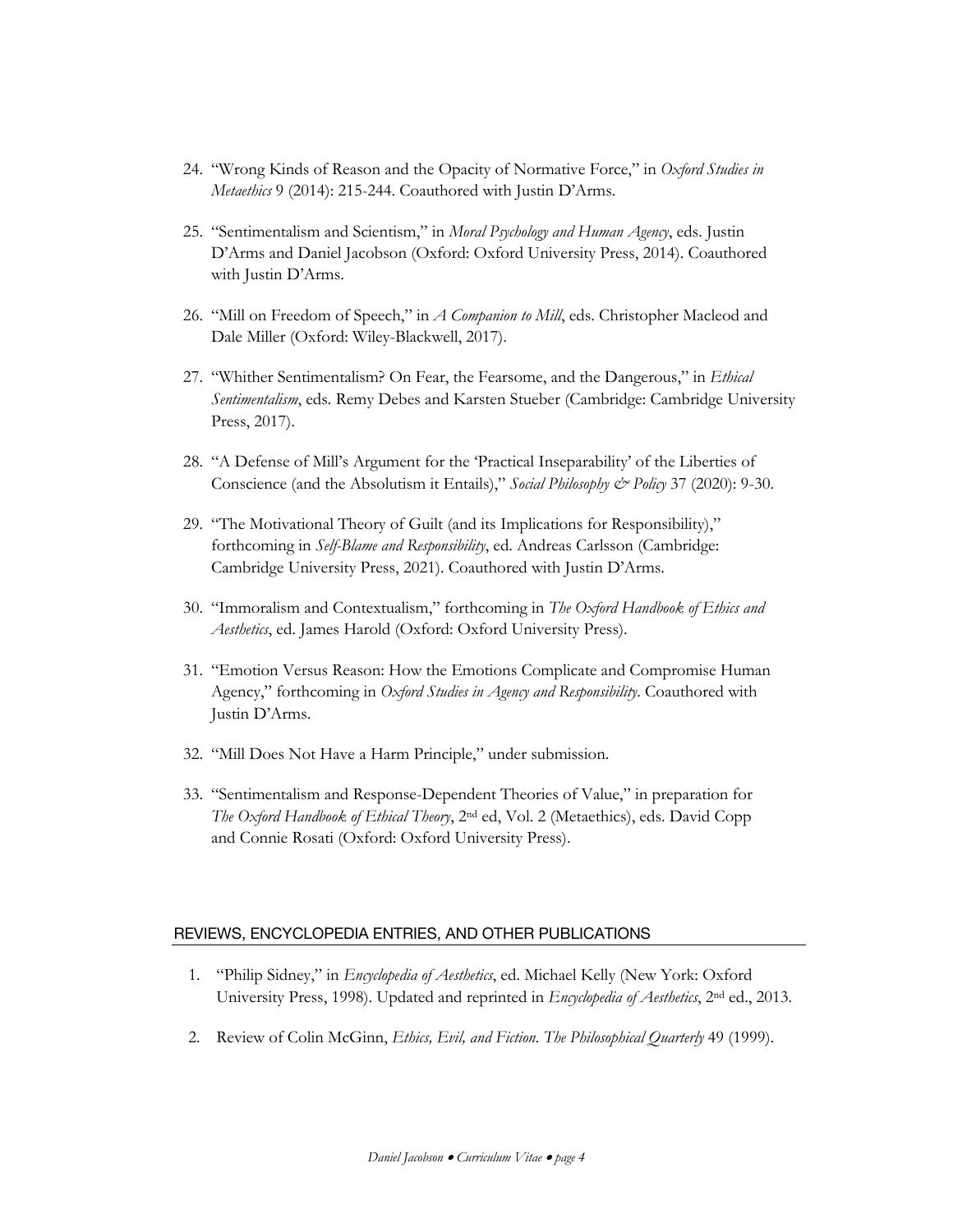- 3. Review of Robert Hinde, *Why Good is Good: the Sources of Morality*. *Notre Dame Philosophical Reviews* (2002) <http://ndpr.nd.edu/news/23122-why-good-is-good-the-sources-ofmorality/>
- 4. Review of Henry West, ed. *The Blackwell Guide to Mill's Utilitarianism*. *Notre Dame Philosophical Reviews* (2006). <http://ndpr.nd.edu/news/25072-the-blackwell-guide-tomill-s-utilitarianism/>
- 5. Review of Berys Gaut, *Art, Emotion and Ethics*. *Notre Dame Philosophical Reviews* (2008) <http://ndpr.nd.edu/news/23394-art-emotion-and-ethics/>
- 6. "Sentimentalism," in *Oxford Companion to the Affective Sciences*, eds. David Sander and Klaus Scherer (Oxford: Oxford University Press, 2009).
- 7. "Fitting Attitude Theories of Value," *The Stanford Encyclopedia of Philosophy*. <http://plato.stanford.edu/entries/fitting-attitude-theories/>
- 8. "Wrong Kind of Reasons Problem," *The International Encyclopedia of Ethics*, ed. Hugh LaFollette (Oxford: Wiley-Blackwell, 2013).
- 9. Featured Philosophers (with Justin D'Arms), PEA Soup blog (2014). <http://peasoup.typepad.com/peasoup/2014/02/featured-philosophers-darms-andjacobson.html>.
- 10. "Science Cannot Teach Us to be Good," in *Why Be Good?*," *Slate*/John Templeton Foundation Big Ideas Program. <http://www.slate.com/bigideas/why-begood/essays-and-opinions/daniel-jacobson-opinion>.
- 11. Review of David Brink, *Mill's Progressive Principles*, *Ethics* 126 (2015).
- 12. Critical précis of Joshua Gert, "A Fitting End to the Wrong Kind of Reason Problem," *Ethics* / PEA Soup collaboration. Co-authored with Justin D'Arms. <http://peasoup.typepad.com/peasoup/2016/07/ethics-discussion-at-pea-soupjoshua-gerts-a-fitting-end-to-the-wrong-kind-of-reason-problem-with-a-.html>.
- 13. "Freedom of Speech under Assault on Campus," *Cato Institute Policy Analysis #796* (Aug 30, 2016).
- 14. "The War on Free Speech on Campus," *The Detroit News* (Sept. 7, 2016). http://www.detroitnews.com/story/opinion/2016/09/07/war-free-speechcampus/89987920/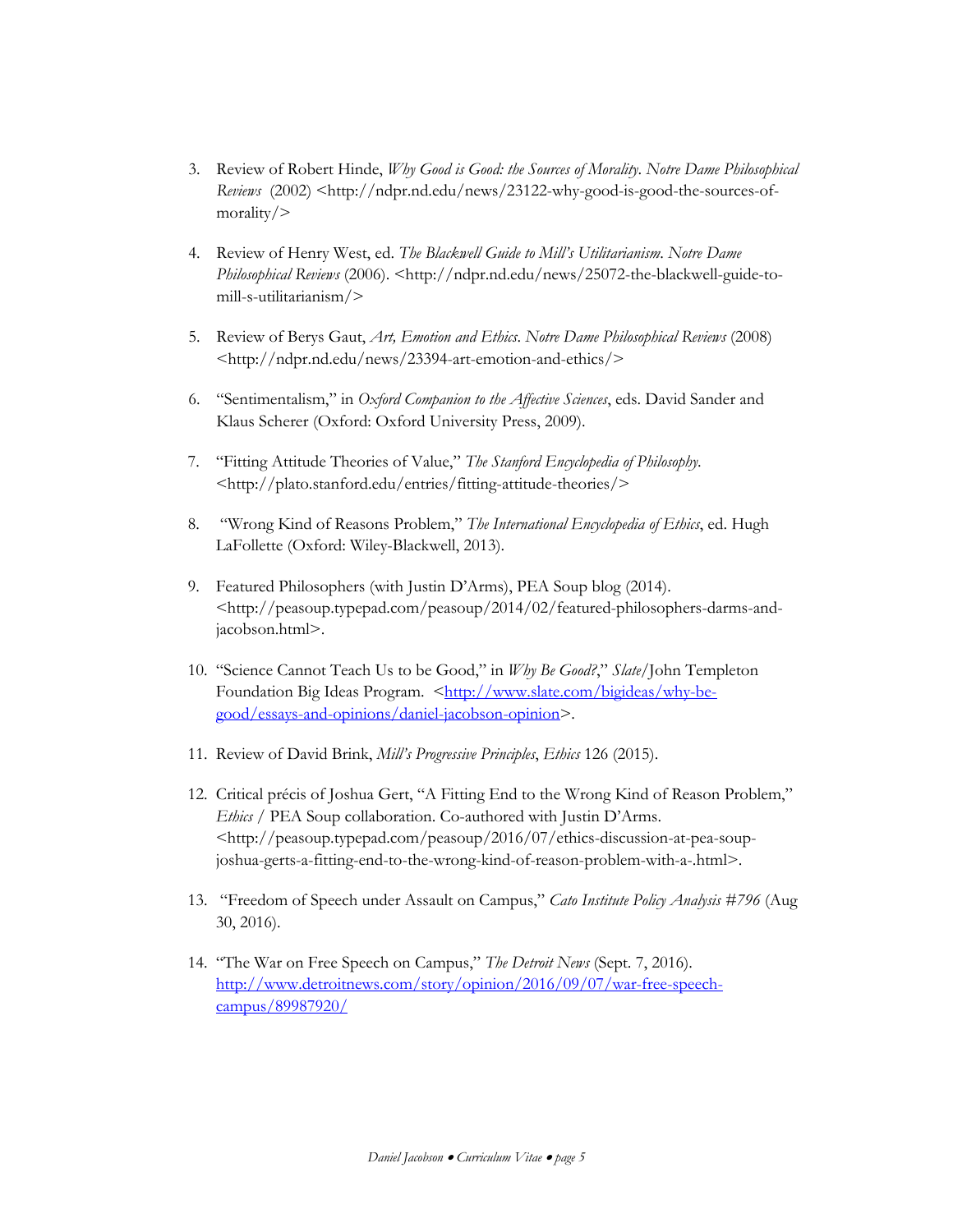### GRANTS, FELLOWSHIPS AND AWARDS

Institute for Humane Studies Grant (2018): *Reconstructing John Stuart Mill*

- Michigan Humanities Award (2017–18): *Reconstructing John Stuart Mill*
- Faculty Fellowship (2016–17), Center for Ethics and Public Affairs, Murphy Institute, Tulane University.
- Grants for *The Freedom and Flourishing Project* (2015–ongoing) funding a Postdoctoral Fellow in Classical Liberalism, speaker series, and various research programs.
- Grant for three-year collaborative project (2011–14): *The Science of Ethics*, from The John Templeton Foundation. Grant amount \$850,000. Total project budget: \$1,200,000.
- "Utilitarianism Without Consequentialism" chosen by *The Philosopher's Annual* (2009) as one of the ten best articles in philosophy in 2008.
- NEH Collaborative Research Grant (2004–05). Co-directed with Justin D'Arms.
- Laurance S. Rockefeller Visiting Fellowship, The University Center for Human Values, Princeton University (2004–05).
- American Council of Learned Societies Fellowship (1999–2000).
- NEH Summer Seminar Grant (1997). "Rationality and the Emotions," Simon Blackburn, director (University of North Carolina, Chapel Hill).
- 1995 John Fisher Memorial Prize for best essay in aesthetics by a junior scholar, American Society for Aesthetics.
- Rackham Predoctoral Fellowship, University of Michigan (1991-92).
- Charlotte W. Newcombe Dissertation Fellowship, Mellon Foundation (1990–91).

#### PROFESSIONAL ACTIVITY

DIRECTOR, BENSON CENTER FOR THE STUDY OF WESTERN CIVILIZATION University of Colorado Boulder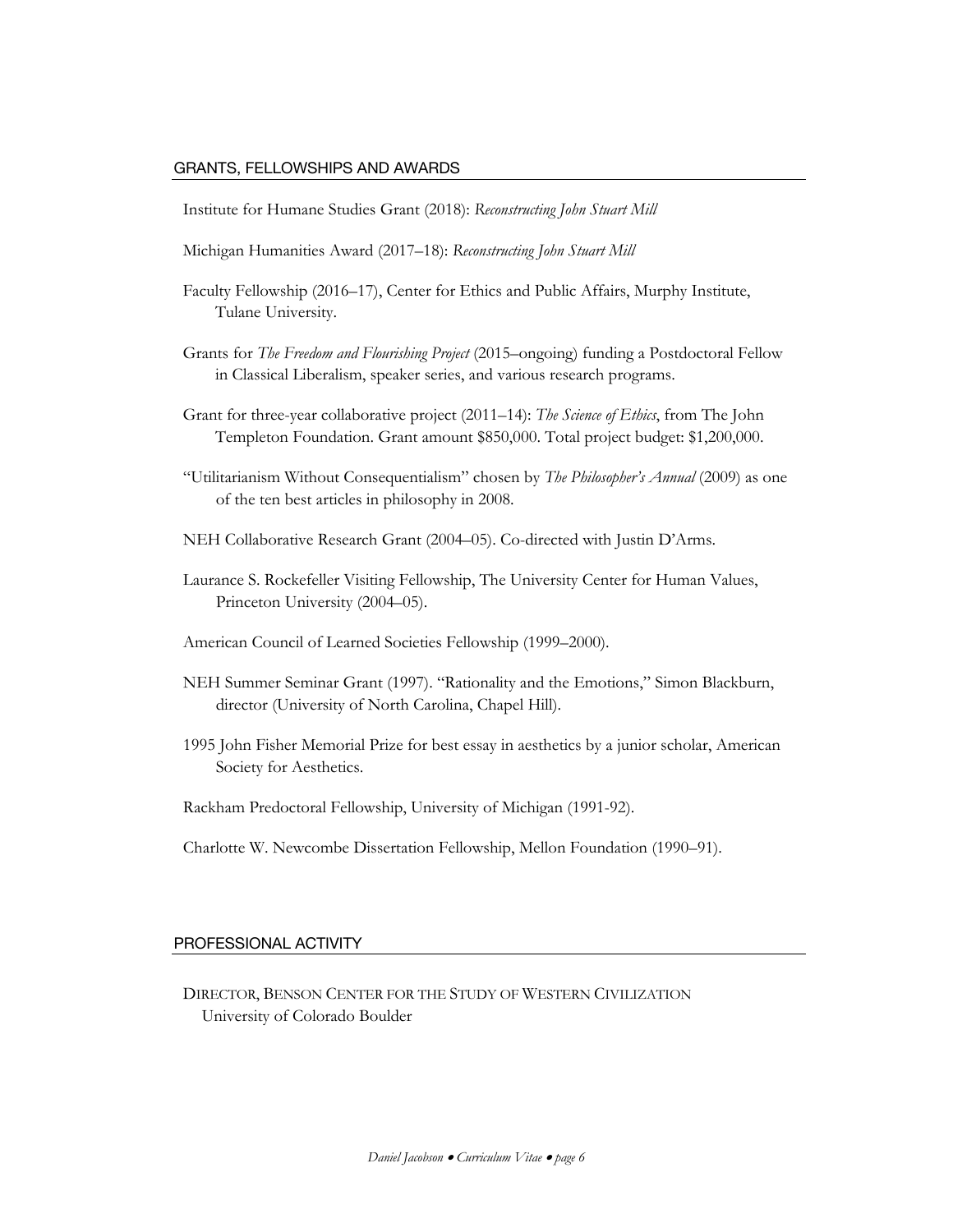### FOUNDER AND DIRECTOR, *THE FREEDOM AND FLOURISHING PROJECT*

The missions of the Project are to study the history, philosophy, and empirical support for classical liberalism, understood as the thesis that political and economic freedom are conducive to human flourishing; and to increase intellectual and political diversity in philosophy. Administrative responsibilities involve fundraising, hiring and mentoring a Postdoctoral Fellow in Classical Liberalism, planning and organizing an annual speaker series, and engaging with heterodox scholars across disciplinary and institutional lines.

### EDITORIAL BOARD

*Social Philosophy and Policy*, Cambridge University Press *Oxford Studies in Political Philosophy*, Oxford University Press *International Encyclopedia of Ethics*, Blackwell Publishing

# OCCASIONAL REFEREE

*American Journal of Political Science*, *American Philosophical Quarterly*, *American Political Science Review*, *Analysis*, *Australasian Journal of Philosophy*, Blackwell Publishers, *British Journal of Aesthetics*, British Society for Ethical Theory, Cambridge University Press, *Canadian Journal of Philosophy*, *Dialectica*, *Erkenntis*, *Ethical Theory and Moral Practice*, *Ethics*, *Hume Studies*, *Inquiry*, The John Templeton Foundation, *Journal of Aesthetics and Art Criticism*, *Journal of Applied Philosophy, Journal of Ethics*, *Journal of Ethics and Social Philosophy*, *Journal of the History of Philosophy*, *Journal of Moral Philosophy*, *Journal of Philosophy, Journal of Value Inquiry*, *Judgment and Decision Making*, Kluwer, *Law, Ethics and Philosophy*, *Mind*, *Noûs*, *Oxford Studies in Political Philosophy*, Oxford University Press, *Pacific Philosophical Quarterly*, *Philosophers' Imprint*, *Philosophia*, *Philosophical Papers, Philosophical Psychology*, *The Philosophical Quarterly*, *The Philosophical Review*, *Philosophical Studies*, *Philosophy and Phenomenological Research*, *Political Research Quarterly*, *Public Affairs Quarterly*, *Res Publica*, Routledge, Social Sciences and Humanities Council of Canada, *Social Theory and Practice*, Yale University Press.

### SELECTED RECENT AND INVITED LECTURES

### 2022

APA Central Division, Author Meets Critics Session: *The Wild West of the Mind*, by George Sher

# 2021

New Orleans Workshop in Agency and Responsibility: "The Motivational Role of Emotions in Non-Ideal Agency" (with Justin D'Arms)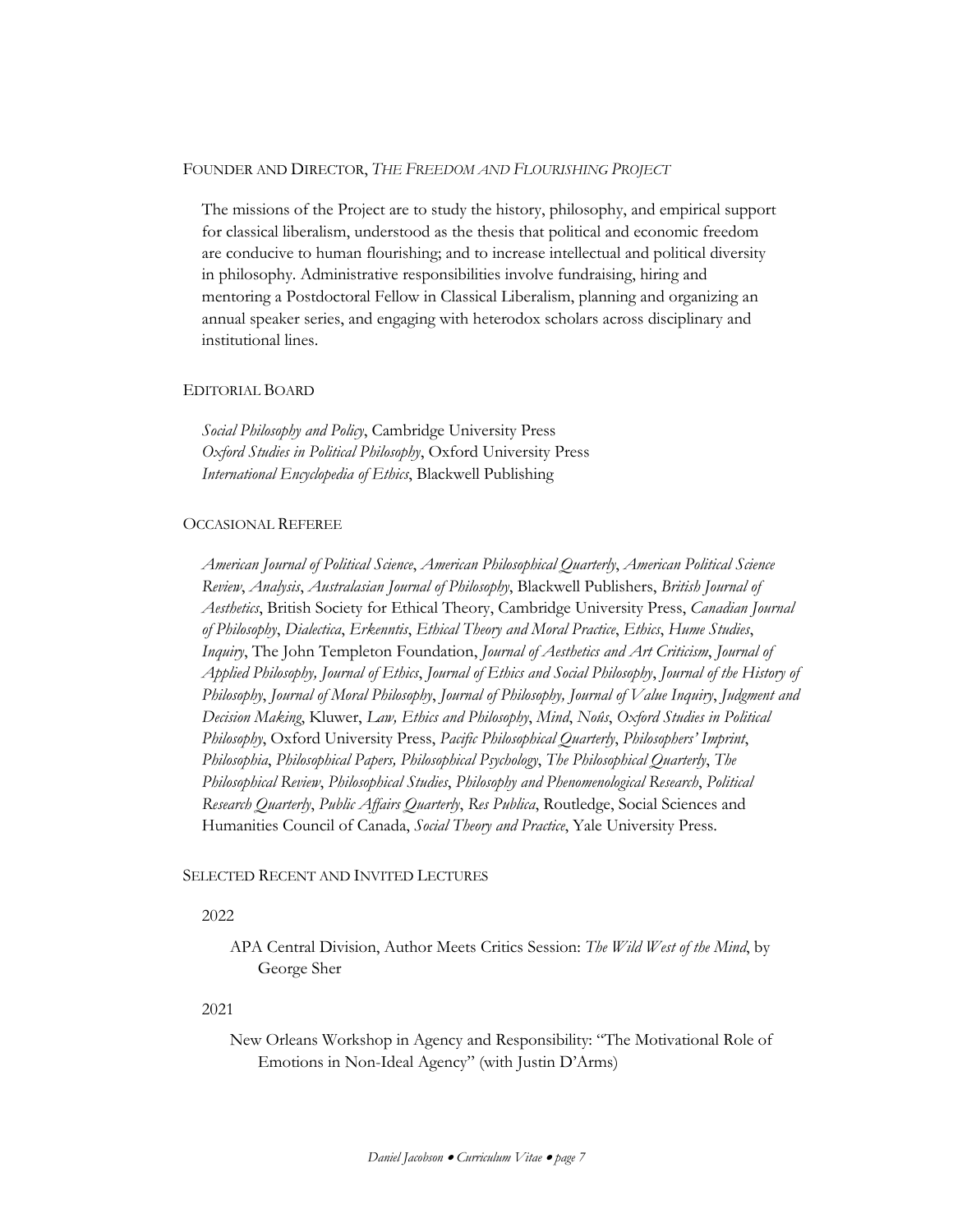Classical Liberalism Seminar, Stanford Graduate School of Business: "Mill Does Not Have a Harm Principle (and Why it Matters for Liberalism)"

### 2020

Keynote, Rocky Mountain Ethics Congress, University of Colorado, Boulder. "Mill Does Not Have a Harm Principle"

### 2019

- The Manuel Johnson Center for Political Economy, Troy University. "Lessons from John Stuart Mill on Freedom of Speech in America"
- Centre for the Study of Mind in Nature, University of Oslo. Workshop: *Self-Blame and Moral Responsibility*. "The Motivational Theory of Guilt (and Responsibility)"
- Center for the Philosophy of Freedom, University of Arizona. Current Research Workshop: *Rational Sentimentalism* (with Justin D'Arms). Commentators on manuscript: Shaun Nichols (Arizona), Connie Rosati (Arizona), Sarah Stroud (North Carolina), Kieran Setiya (M.I.T.).

## 2018

Philosophy, Politics, and Economics Society Conference. "Intellectual Diversity and Cognitive Bias: A Millian Approach."

### 2017

- PPE Society Conference. "Was Mill a Classical Liberal or a Proto-Progressive?"
- Amherst College. Forry and Micken Lecture Series on Speech and Harm: "Freedom of Speech Under Assault on Campus"

### 2016

- University of Wisconsin, Milwaukee, Department of Philosophy colloquium. "Whither Sentimentalism?"
- Washington University in St. Louis, Department of Philosophy. "Whither Sentimentalism?"

### 2015

European Philosophical Society for the Study of Emotions. University of Edinburgh. Plenary Symposium: *Appropriateness of Emotions* (with Justin D'Arms).

Chapel Hill Philosophy, Politics and Economics Workshop. Parr Center for Ethics, University of North Carolina. "Freedom of Speech in Mill"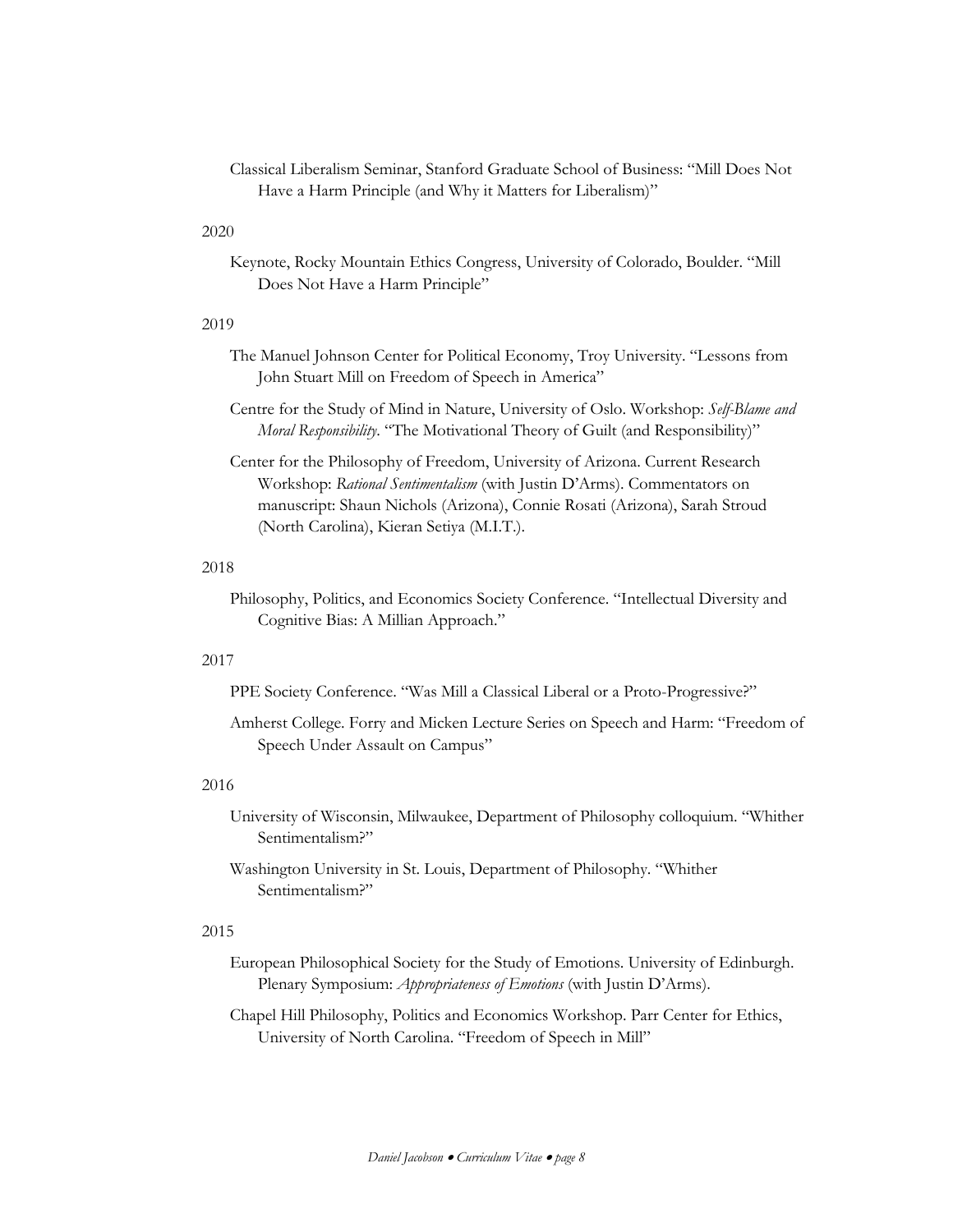TU-Delft, Netherlands. Department of Philosophy: *Ethics & Aesthetics*. "Sentimentalism and the Sentimental Values in Ethics and Aesthetics."

### 2014

- American Philosophical Association, Central Division. Symposium: *Fitting Emotions* (with Justin D'Arms)
- Georgetown University Philosophy Conference: *Emotions and Emotionality*. Keynote speaker (with Justin D'Arms). "Emotional Fittingness without Cognitivism"
- Christ's College, Cambridge University, Workshop: *The Uses and Abuses of Biology*. "Uses and Abuses of the Science of Ethics"
- New York University, Workshop: *Naturalistic Approaches to Ethics and Meta-ethics* (with Justin D'Arms). "Emotional Fittingness without Cognitivism"
- College of the Holy Cross, Conference: *Moral Sentimentalism and the Foundations of Morality* (with Justin D'Arms). "Fittingness for Sentimentalists"

### 2013

- University of Leiden, Department of Philosophy. Workshop on *Rational Sentimentalism* (Commenters: Frank Hindriks, Antti Kaupenen, and Sabine Roeser)
- TU-Delft, Netherlands. Department of Philosophy: *Emotion in Ethics and Politics*.
- University of Texas, Department of Philosophy. "Sentimentalism and Scientism"
- University of Texas, Dialogue on Free Speech: *Artistic Expression and Freedom of Speech*

#### 2012

- University of British Columbia, Department of Philosophy. "Sentimentalism and Scientism"
- University of Miami, Department of Philosophy. "Moral Dumbfounding and Moral Stupefaction" and "Sentimentalism and Scientism"
- University of Michigan, Department of Philosophy Spring Colloquium: *The Aesthetic and the Ethical*. "In Praise of Immoral Art (Redux)"
- Wisconsin Metaethics Workshop. "Wrong Kinds of Reason and the Opacity of Normative Force" (with Justin D'Arms)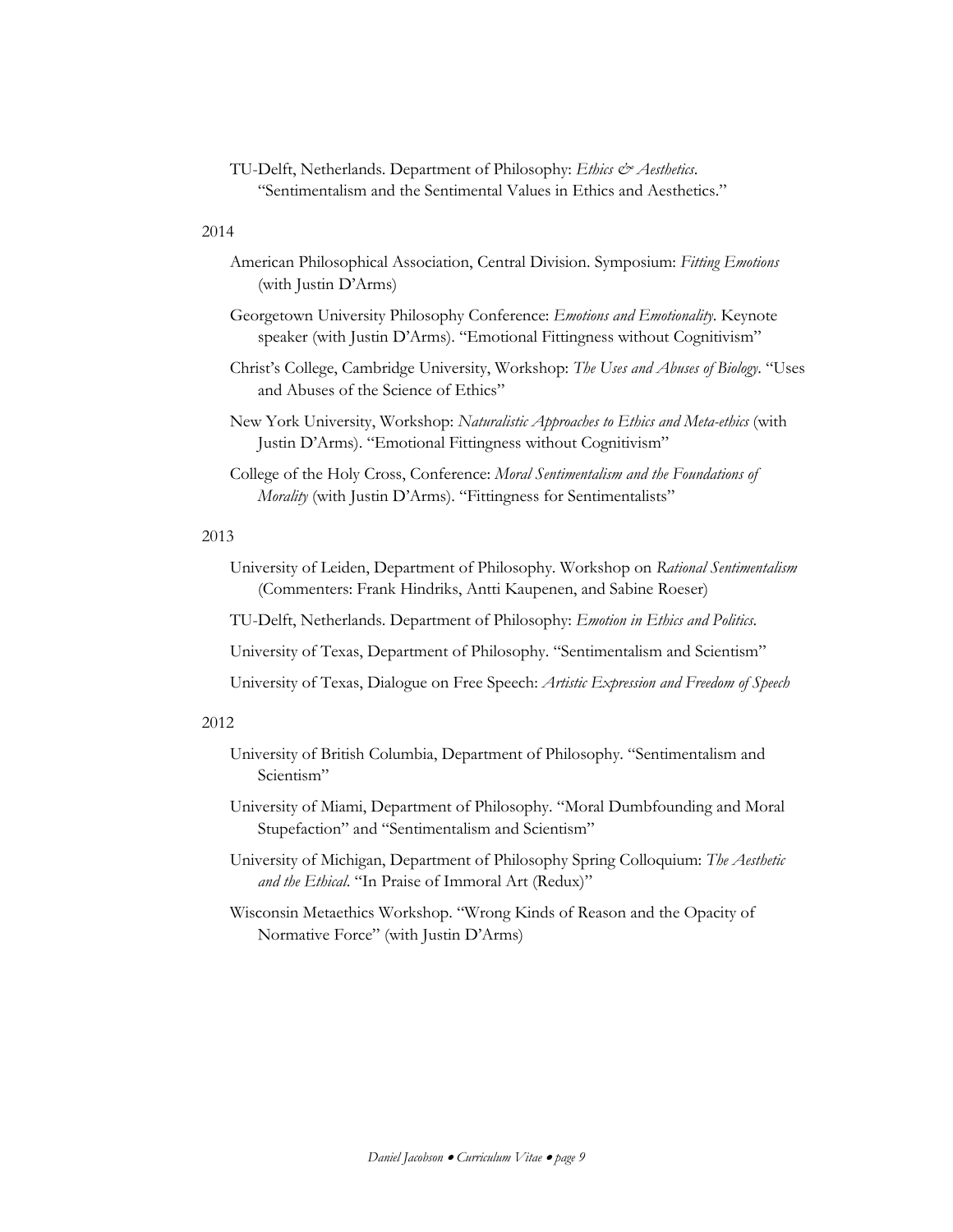Arizona Workshop in Normative Ethics. "Moral Dumbfounding and Moral Stupefaction"

New Orleans Workshop on Agency and Responsibility. "Regret, Agency, and Error"

Syracuse University, Department of Philosophy. Lecture in honor of the retirement of Michael Stocker. "Moral Dumbfounding and Moral Stupefaction"

### 2010

Tulane University, Murphy Institute. "Moral Dumbfounding and Moral Stupefaction"

### 2009

- University of Sydney: *Evolution, Emotions, and Metaethics*. "Wrong Kinds of Reason and the Opacity of Normative Force" (with Justin D'Arms)
- Shalem Center, Jerusalem, Israel: *The Human Nature Tradition in Anglo-Scottish Philosophy*. "On Mill's Moral Psychology: Sympathy, Associationism, and the Plasticity of Human Nature"

### ACADEMIC EMPLOYMENT

UNIVERSITY OF COLORADO, BOULDER Bruce D. Benson Professor of Philosophy (2020– ) Director, Benson Center for the Study of Western Civilization

UNIVERSITY OF MICHIGAN Professor (2009–2020) Visiting Associate Professor (Winter 2007)

BOWLING GREEN STATE UNIVERSITY Associate Professor (2002–2009). Promoted to Professor, 2009.

FRANKLIN & MARSHALL COLLEGE Assistant Professor (1999–2002)

UNIVERSITY OF CALIFORNIA, BERKELEY Visiting Assistant Professor (Winter 1999)

### 2011